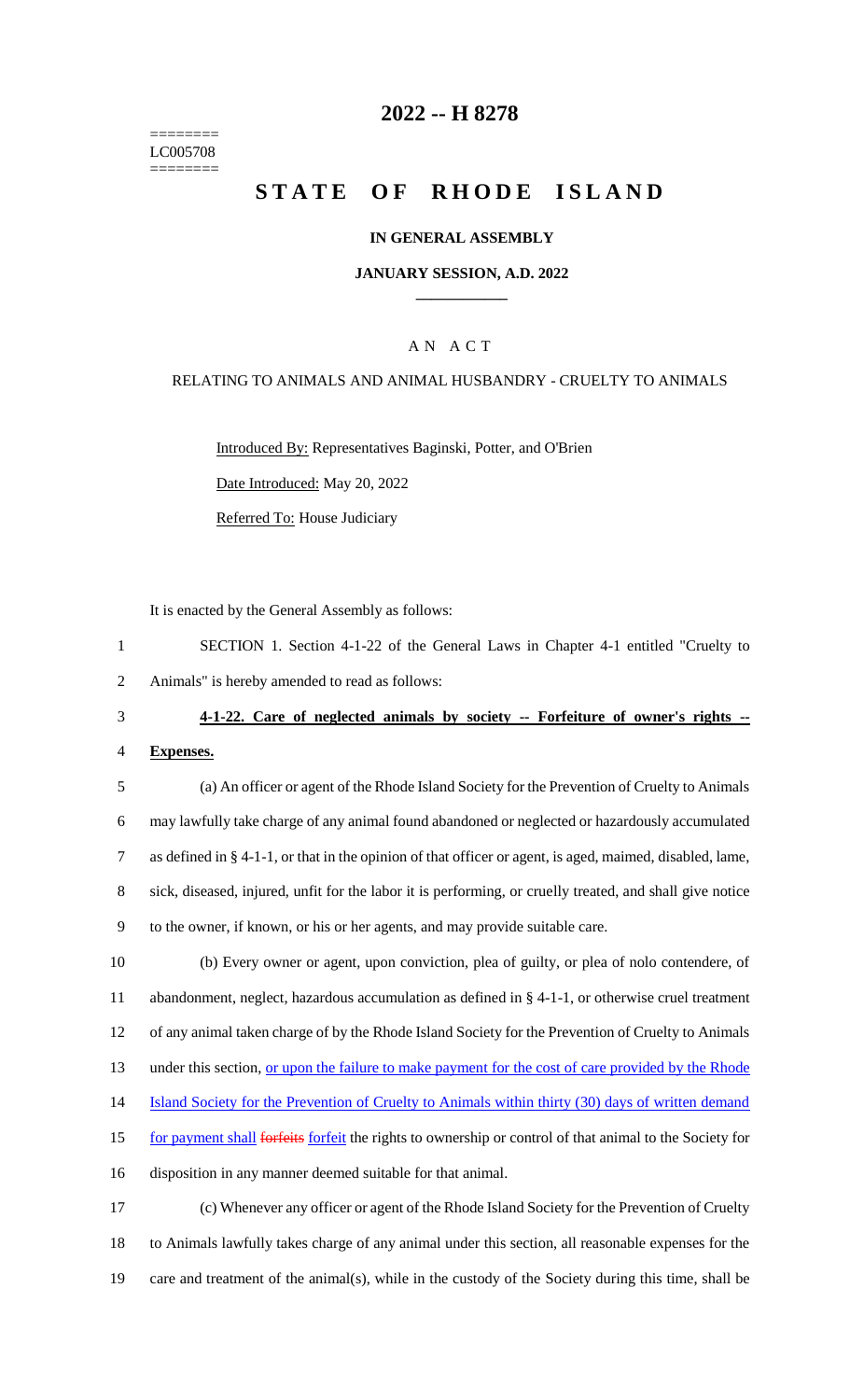1 paid for by the owner, guardian, or his or her agent upon conviction, plea of guilty, or plea of nolo 2 contendere. The Society has the authority to commence a civil action for damages against the owner 3 or his or her agent thirty (30) days after a written demand for payment of the expense of the suitable 4 care of that animal has been sent and no payment has been received. The cost of such care and 5 treatment that is billed to the owner shall be reasonable and just related to equivalent services 6 provided by veterinary care and animal sheltering, feeding and boarding services in this state. 7 (d) The owner of any animal that is in the charge of the Rhode Island Society for the 8 Prevention of Cruelty to Animals pursuant to the authority granted in this section may, within sixty 9 (60) days following the date that the Society gives notice of the taking of possession of the animal, 10 file with the district court a petition asking the court to order the return of custody of the animal to 11 the owner. 12 (e) Upon the filing of such petition the court shall cause a summons to be issued requiring 13 an authorized representative of the Society for the Prevention of Cruelty to Animals to appear in 14 court at the time and place named, which summons shall be served not less than fourteen (14) days 15 before the date of the hearing. 16 (f) At the hearing on the petition, the court shall consider: 17 (1) The animal's condition; 18 (2) The care required to maintain the animal safely and in an appropriate environment; and 19 (3) The ability of the petitioner to provide adequate care including during the time any 20 criminal charges related to or arising from the seizure are pending. 21 (g) If, after hearing, the court finds that the owner of the animal has the ability to properly 22 care for the animal during the pendency of the criminal charges, the court may allow the owner of 23 the animal to have the care, custody and control of the animal pending the final determination of 24 the related criminal charges subject to such restrictions and conditions as the court determines to 25 be reasonable or necessary. 26 (h) All issues will be decided upon the preponderance of the evidence and the 27 determination of the district court shall be final and conclusive subject to an appeal pursuant to § 28 9-12-10. 29 (i) In the event that the court orders an animal returned to the owner following the hearing, 30 the owner will not be required to pay for the cost of care incurred prior to the date of the hearing 31 unless and until such time there has been a conviction, plea of guilty, or plea of nolo contendere, 32 of abandonment, neglect, hazardous accumulation as defined in § 4-1-1, or otherwise cruel 33 treatment in any related criminal proceeding.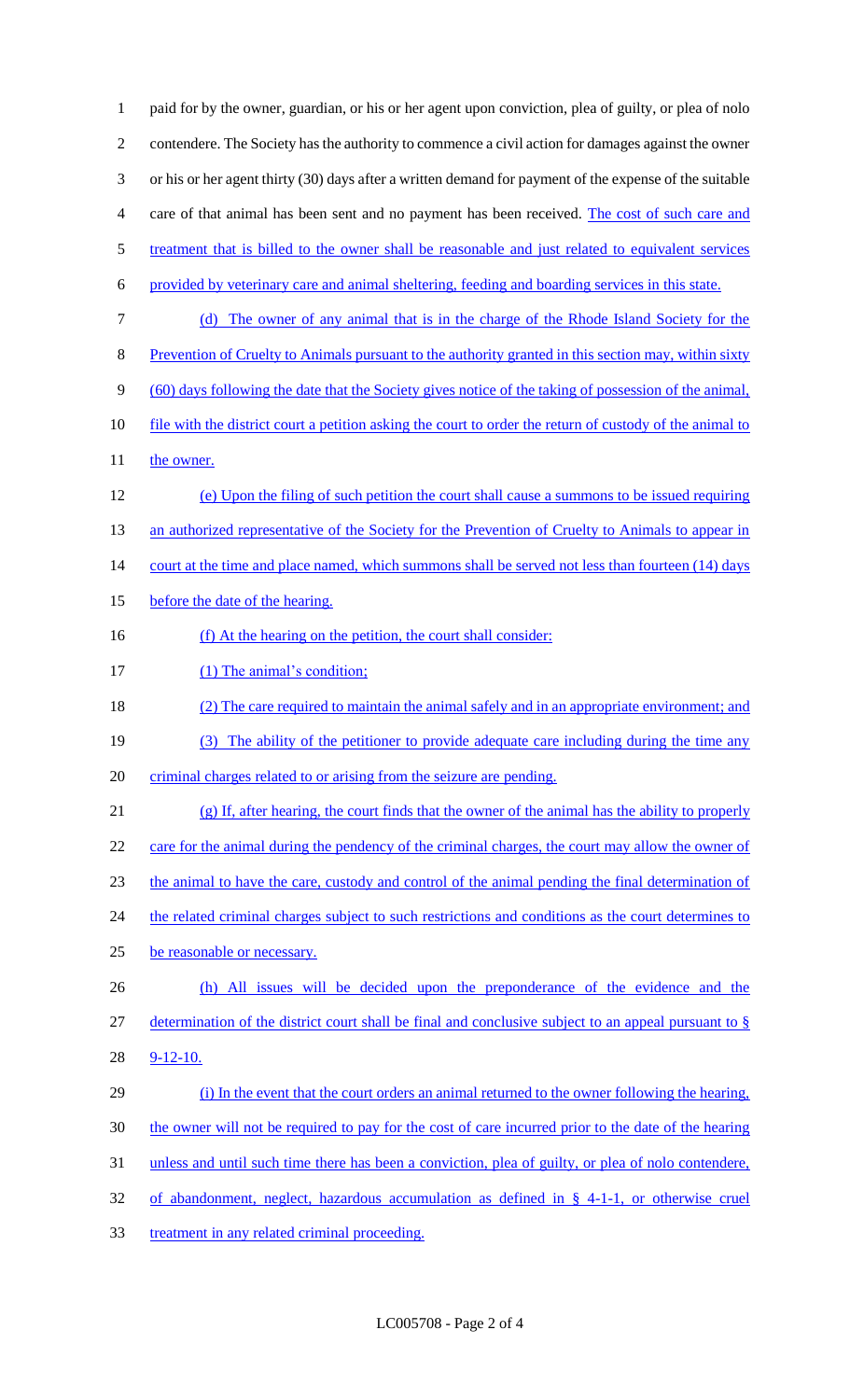1 SECTION 2. This act shall take effect upon passage.

 $=$ LC005708 ========